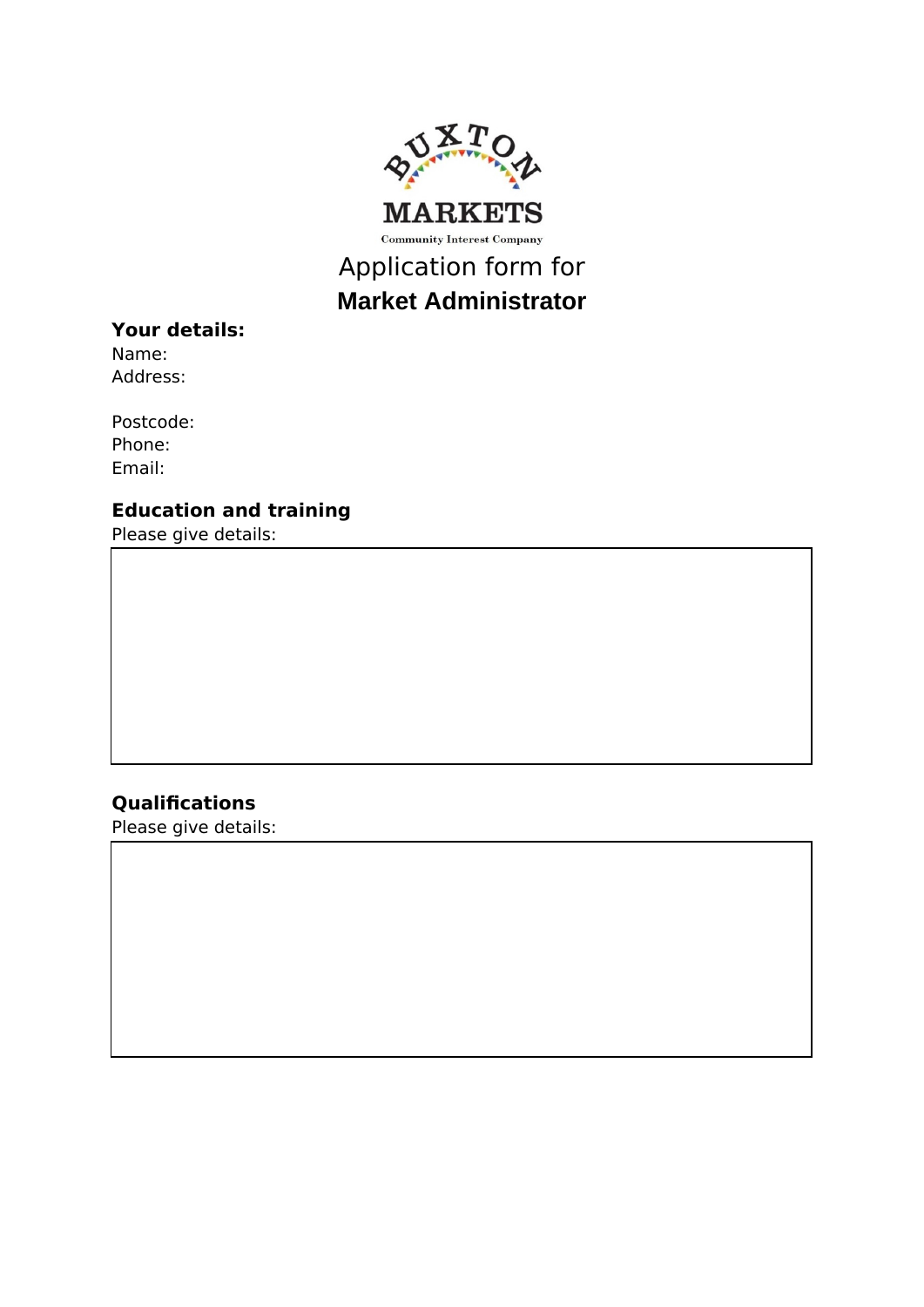## **Employment history**

Your current or most recent employer (please state which) Name of employer:

Address:

Postcode: Job title: Pay: Length of time with employer: Reason for leaving:

Duties:

## **Previous employers**

Please tell us about other jobs you have done and about the skills you used or learned in those jobs.

#### **Supporting statement**

Please tell us why you applied for this job and why you think you are the best person for the job.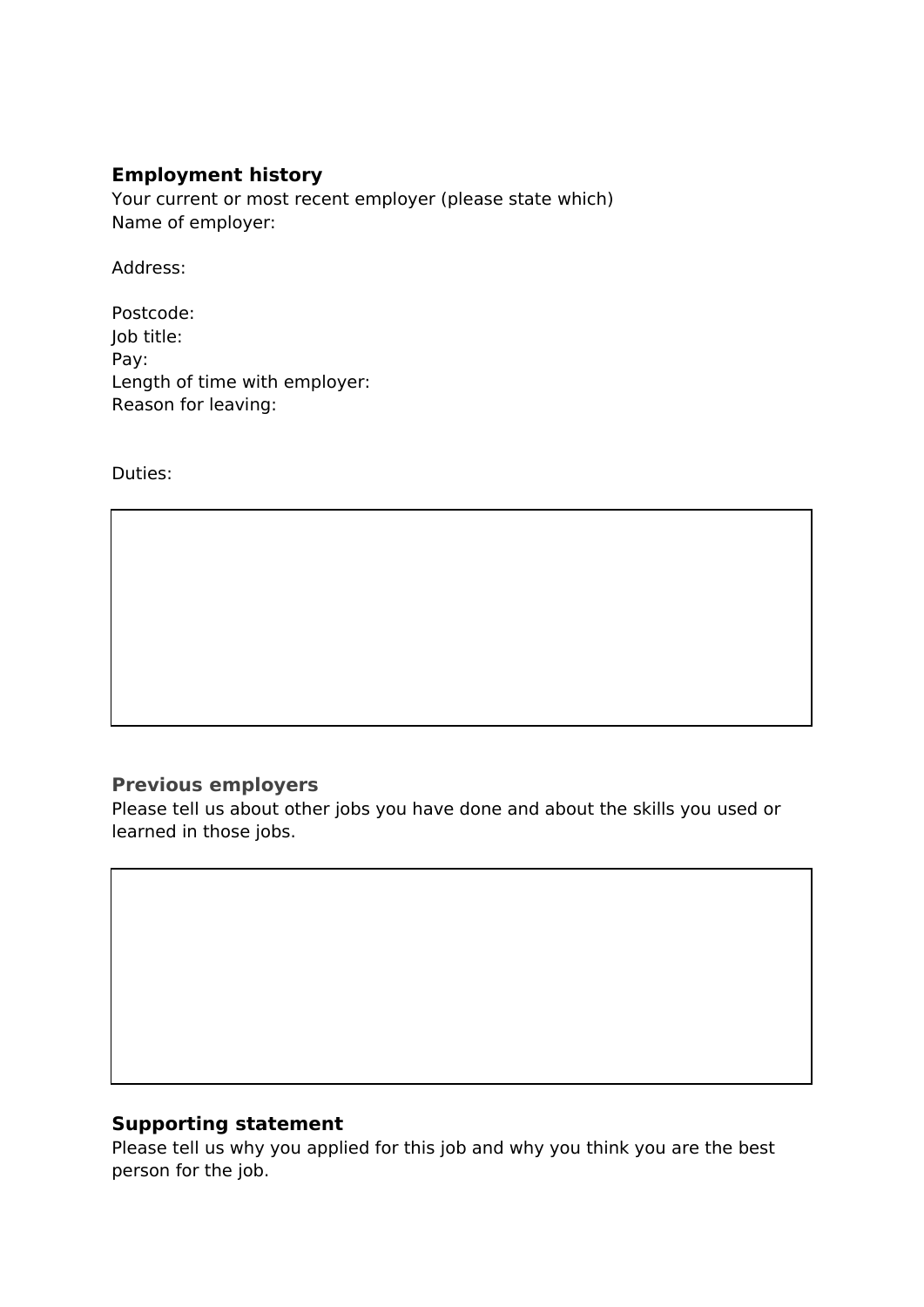#### **Interview arrangements and availability**

If you have a disability, please tell us if there are any reasonable adjustments we can make to help you in your application or with our recruitment process.

Are there any dates when you will not be available for interview?

When can you start working for us?

#### **Right to work in the UK**

Do you need a work permit to work in the UK? Yes / No